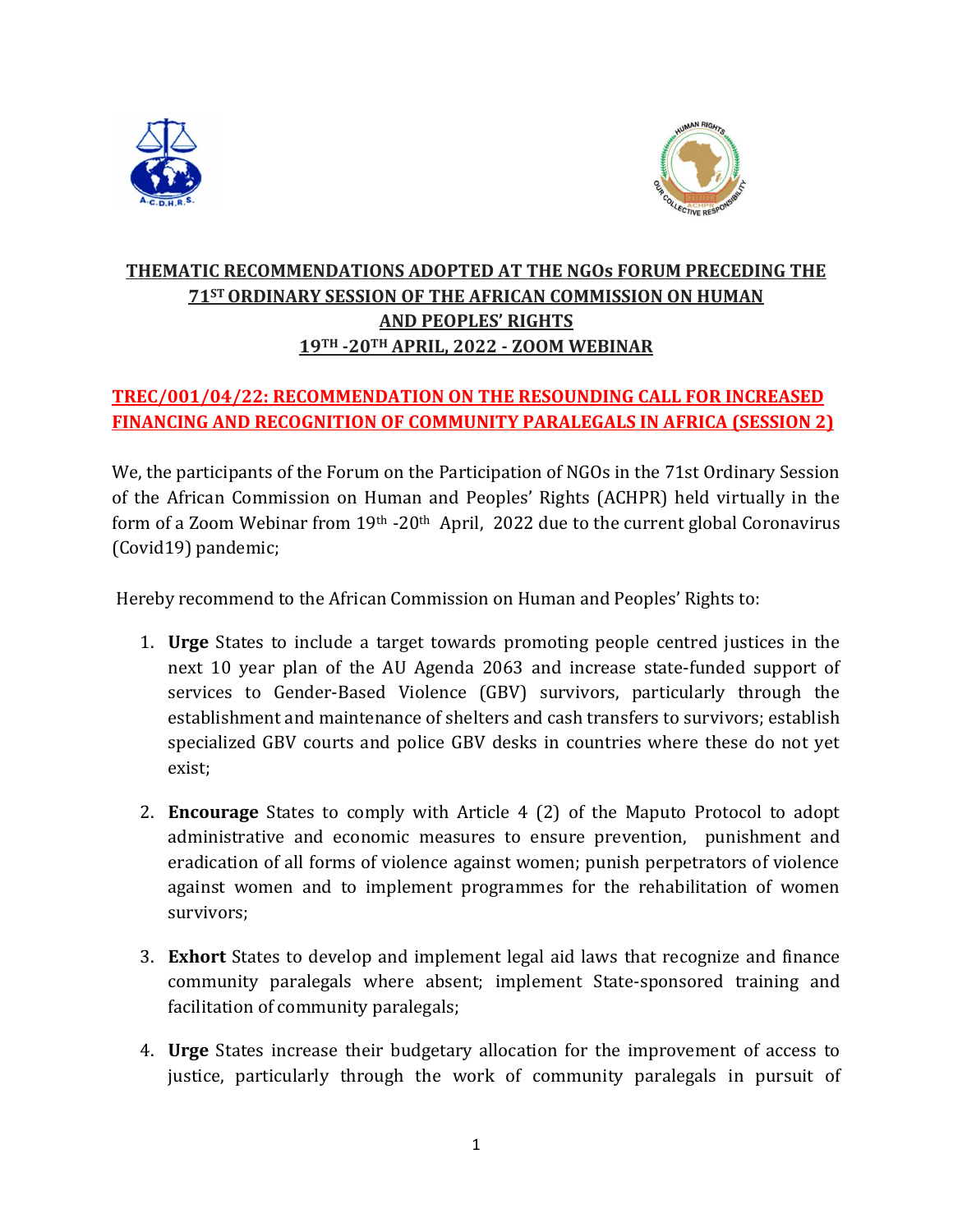Aspiration 3 of the AU Agenda 2063 on good governance, democracy, human rights, justice and the rule of law;

- 5. **Request** States to strive for increased collaboration and dialogue between the legal fraternity and community paralegals in order to ensure collaboration and an appreciation of the complementary roles that these actors play in the pursuit of access to justice to all. Such dialogues could be facilitated by the judiciary alongside civil society;
- 6. **Insist** on States to demonstrate political will for legal empowerment of poor and vulnerable citizens, especially women by committing resources that will fund sustainable legal empowerment models that recognize the central role of community based paralegals in delivering affordable and timely access to justice for all.

#### **Done on Zoom - 20th April 2022**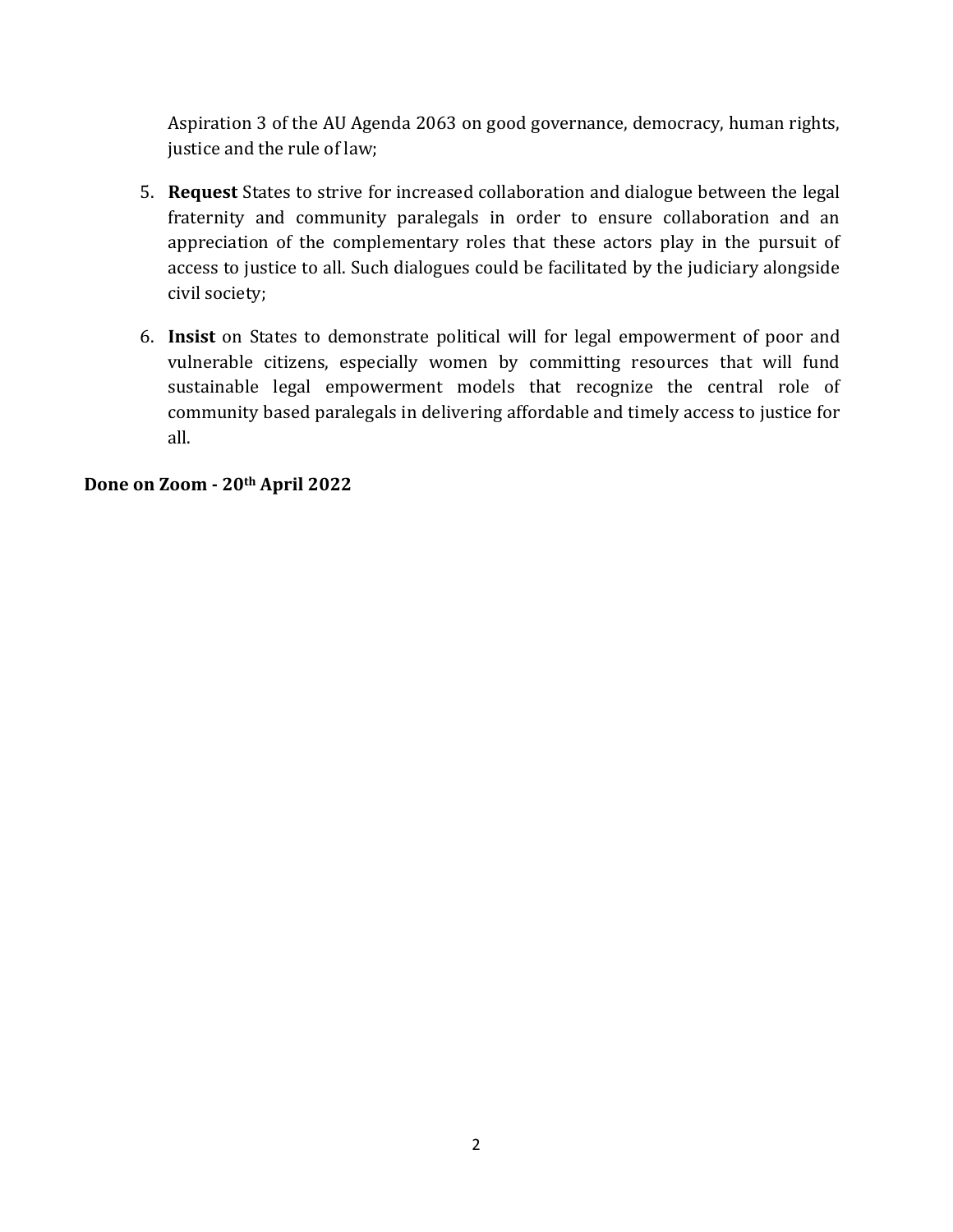### **TREC/002/04/22: THEMATIC RECOMMENDATION ON RECOVERY AND REBUILDING IN POST-COVID19 AFRICA: CHALLENGES AND OPPORTUNITIES (SESSION 3)**

We, the participants of the Forum on the Participation of NGOs in the 71st Ordinary Session of the African Commission on Human and Peoples' Rights (ACHPR) held virtually in the form of a Zoom Webinar from 19th-20th April, 2022 due to the current global Coronavirus (Covid19) pandemic;

Hereby recommend to the African Commission on Human and Peoples' Rights to:

- 1. **Urge** States to strike the balance in emergencies healthcare by responding to public health emergencies, especially those of high risk to humans may require drastic control measures;
- 2. **Call on** States to apply a multi-sectoral approach when developing and implementing government policies and guidelines in response to pandemics and other health crises through a collective action strategy that ensures the preservation of sexual reproductive health services;
- 3. **Urge** States to monitor national governments collective action strategies on the preservation of sexual reproductive health rights services including providing periodical updates on governments compliance with the African Commission's Resolution ACHPR/Res. 449 (LXVI) 2020' as a central pillar of successful response to Covid19 and recovery from its socio-political impacts;
- 4. **Encourage** States to investment in telemedicine, enhancing the capacities of providers in telemedicine and establishing the necessary frameworks and eliminating structural barriers to expanding access to SRH services that are in line with universal health coverage (UHC) goals;
- 5. **Urge** States to strengthen and utilize community health outreach and interventions to enhance access to health information and services;
- 6. **Nudge** States to ensure sustainable and resilient supply chain management systems for sexual reproductive health commodities for public and private health facilities; Governments to support private facilities (with SRH supplies and commodities) since they serve a significant proportion of the population and are able to reach disadvantaged sub-populations;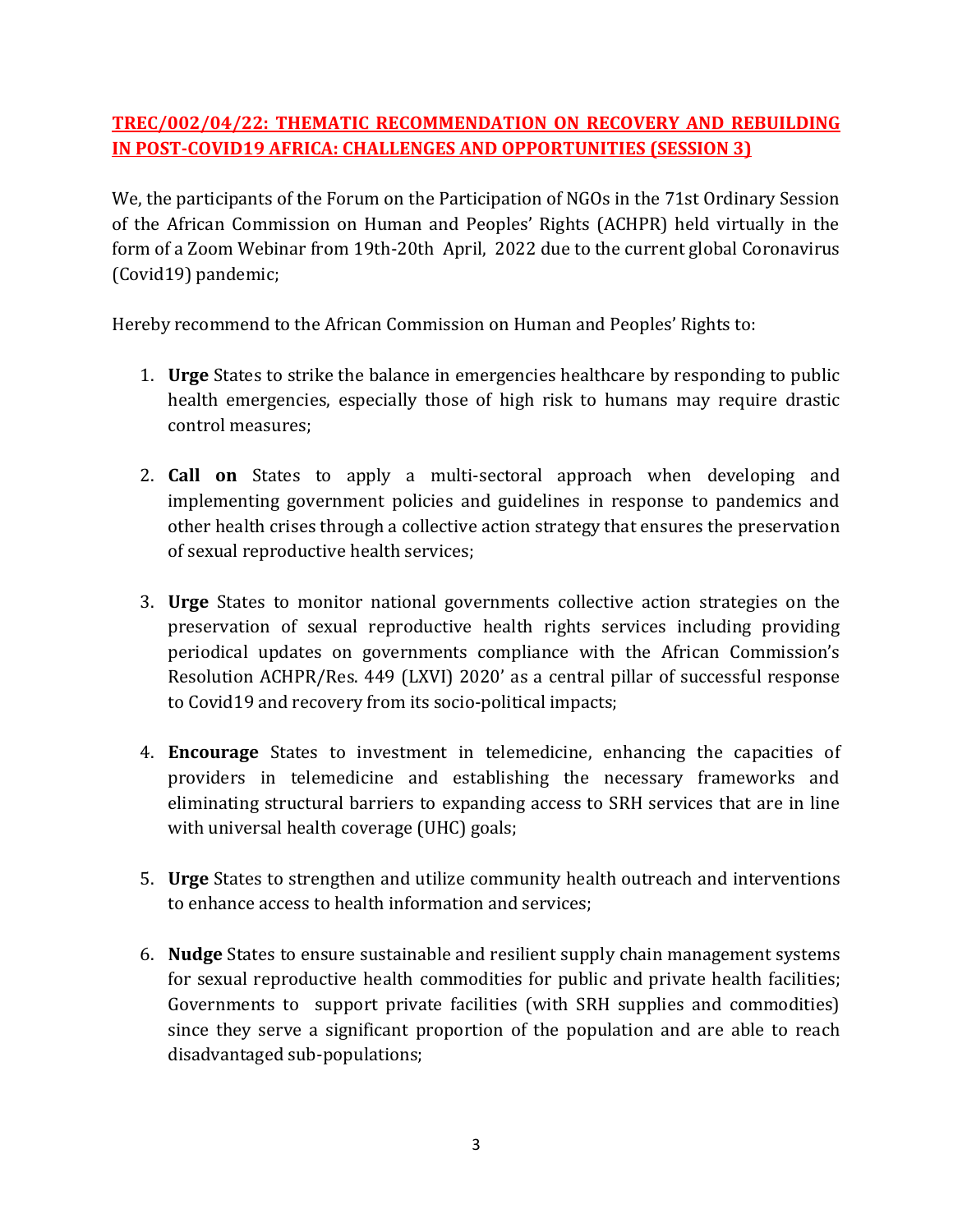- 7. **Urge** States to institutionalize inclusive, continuous, consistent, and client-friendly training and sensitization of health care providers in the delivery of SRH services, even during pandemics;
- 8. **Insist** on States to protect Health care providers from broad social and economic fears, as well as the psychological stress that comes from operating in such crisis contexts;
- 9. **Encourage** States to treat vulnerable populations, such as pregnant women and those facing sexual and gender-based violence, be treated as essential populations needing critical services; be provided with identification that allows them to access services when needed and facilitates their mobility to health facilities; health facilities should be equipped with toll-free phones for easier access to services;
- 10. **Call on** States to invest in community-based childcare centres where teenage mothers can send their children and pick them up after school as well as provide guidelines into the integration of teenage mothers in schools;
- 11. **Call on** State to adopt an emergency deinstitutionalization plan in line with Article 19 of the Convention on the Rights of People with Disability (CRPD) and General Comment No. 5: Right to independent living (2017) of the CRPD Committee; allocate adequate financial and human resources to support the transition from institutions to the community, in line with Article 19 of the CRPD;
- 12. **Call on** States to guarantee immediate, unfettered access to independent national human rights authorities, including National Human Rights Institutions;
- 13. **Encourage** States to guarantee the right to live in the community for People with disabilities post Covid19; full participation and meaningful involvement of disabled people and their representative organizations at every stage of the Covid19 response and recovery;
- 14. **Encourage** States to investigate and hold accountable police and other security services which abuse, injure, or kill disabled people;
- 15. **Insist on** States to take a more proactive approach to support Human Rights Defenders in Africa;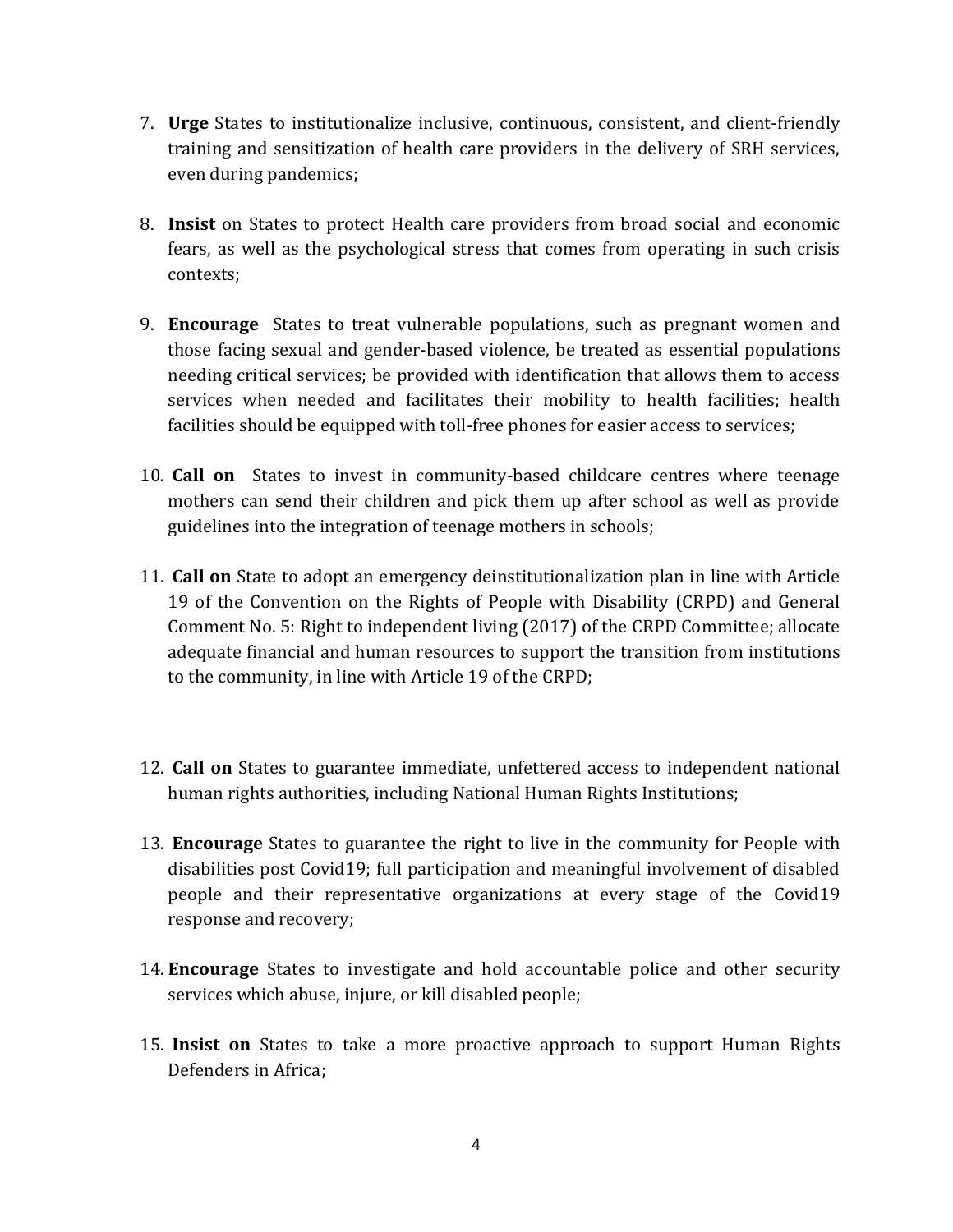16. **Request** States to protect the rights of African women and girls seeking reproductive health services at community and national levels and to continue to implement the Maputo Protocol.

**Adopted on Zoom - 20th April 2022**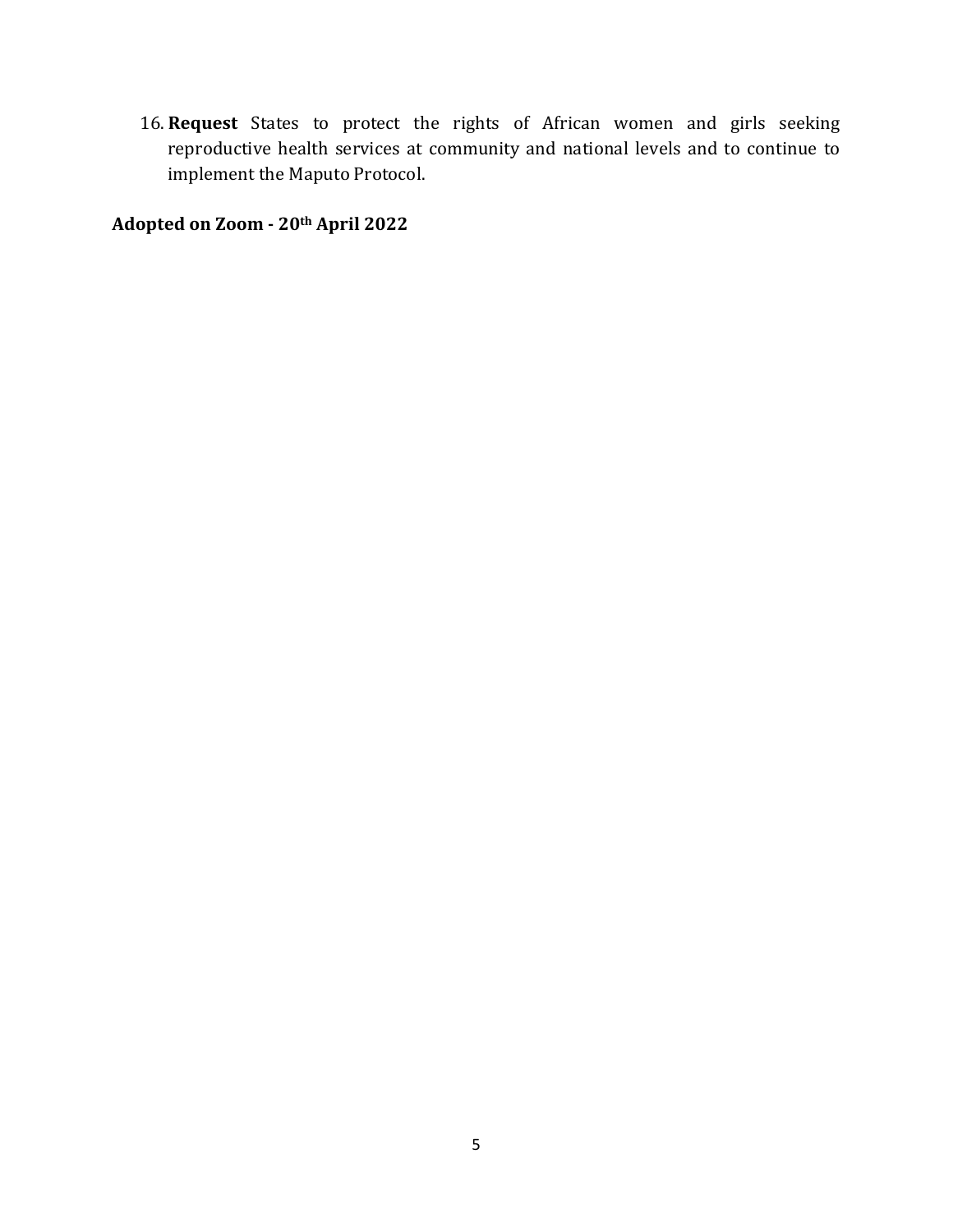### **TREC/003/04/22: THEMATIC RECOMMENDATION ON FOTRESS CONVERSATION AND ITS IMPACT ON INDIGENOUS PEOPLES AND COMMUNITIES IN AFRICA (FROM THE MINORITY RIGHTS GROUP REPORT 'TO** *PURGE THE FOREST BY FORCE***')**

We, the participants of the Forum on the Participation of NGOs in the 71st Ordinary Session of the African Commission on Human and Peoples' Rights (ACHPR) held virtually in the form of a Zoom Webinar from 19th -20th April, 2022 due to the current global Coronavirus (Covid19) pandemic,

Hereby recommend to the African Commission on Human and Peoples Rights to call on the Government of the Democratic Republic of Congo (DRC) to:

- 1. **Uphold** human rights commitments to recognize, respect and protect the rights of indigenous peoples, and ensure that international human rights standards, including United Nations Declaration on the Rights of Indigenous Peoples (UNDRIP), are fully integrated into conservation policies and management plans in the PNKB and across all other protected areas in the DRC;
- 2. **Adopt** all necessary policy, legal and administrative measures for the full recognition of the rights of indigenous peoples over their lands, territories and resources as enshrined in international human rights law, including taking all necessary actions to enact and implement the Proposition de Loi Portant Protection et Promotion des Droits des Peuples Autochtones Pygmées;
- 3. **Provide** effective mechanisms of redress and adequate, effective and fair remedies in connection with all historical and contemporary injustices perpetrated against indigenous peoples in the DRC, including through restitution of ancestral lands;
- 4. **Undertake** all necessary measures to effectively implement UNDRIP, including by incorporating UNDRIP's protections into the DRC's domestic legal regime and harmonizing existing national laws with UNDRIP's protections;
- 5. **Legally** recognize, respect and protect the Batwa's collective right to selfdetermination, FPIC rights and customary ownership of their ancestral lands, territories and resources contained within the *Parc National de Kahuzi-Biega* (PNKB), and prioritize Batwa ownership, management and participation as central to conservation policy in the PNKB;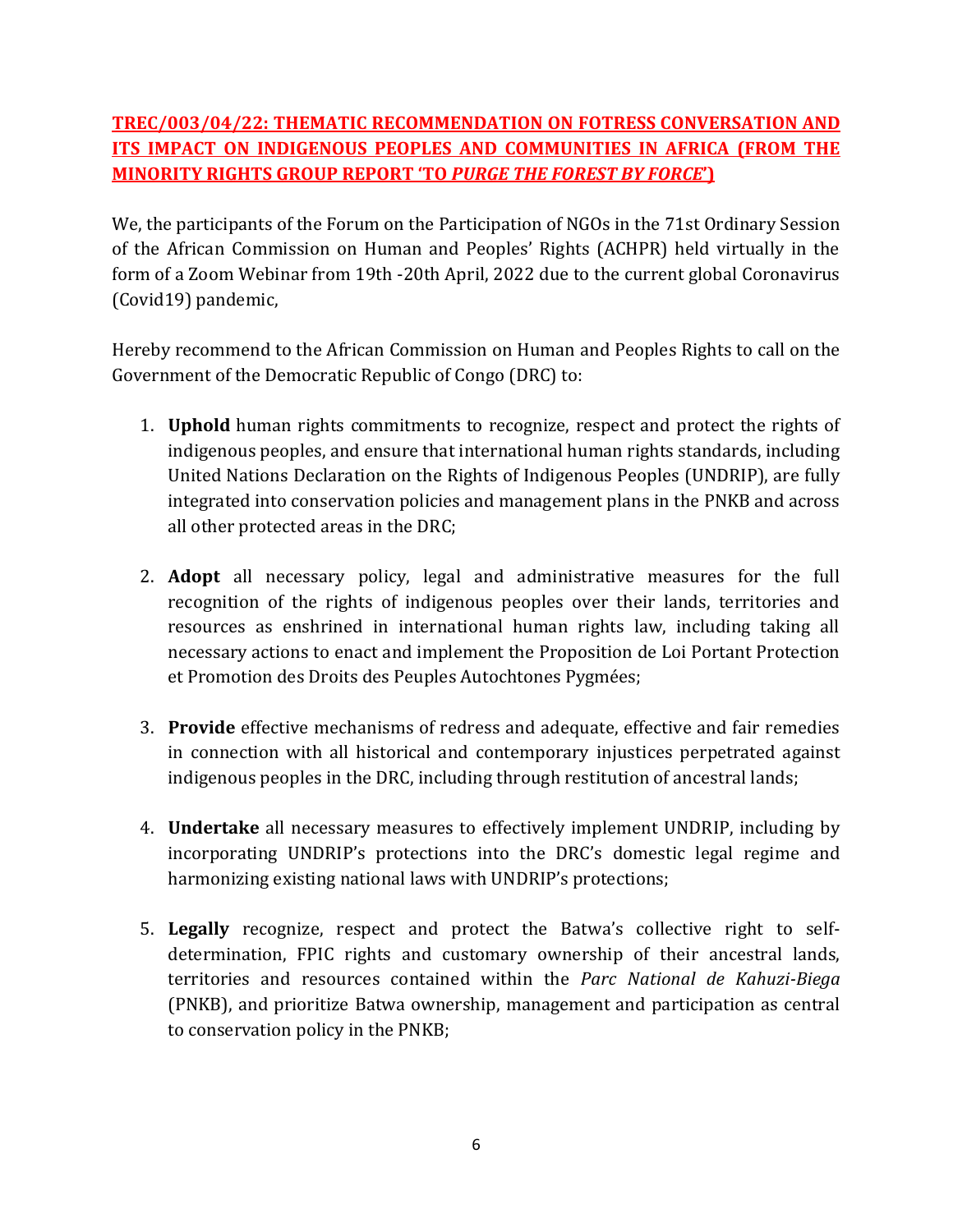- 6. **Protect** and support the Batwa's right to determine, develop and implement their own conservation initiatives in the PNKB, including though assistance programs as contemplated in Article 29 of UNDRIP;
- 7. **Commission** an independent study into the environmental effectiveness of the current policies and strategies employed in the PNKB, ensuring meaningful consultation and effective participation of a representative cross-section of the Batwa community, and documenting the extent of and responsibility for unsustainable, extractive activities inside the park;
- 8. **Refrain** from entering into any 'public private partnership' arrangement that would confer management or co-management authority in the PNKB to any entity, foreign or domestic, including any international conservation NGO, which has not demonstrated a proven track record of respecting the rights of indigenous peoples and other marginalized, local communities in conservation, and instead, commit to support Batwa governance of the PNKB, including through financial and technical assistance, in consultation with a representative cross-section of the Batwa community;
- 9. **In conjunction** and consultation with a representative cross-section of the Batwa community, commission an independent, impartial, thorough and transparent investigation into the human rights abuses committed by PNKB guards in and around the park, including, but not limited to those abuses documented in To Purge the Forest by Force;
- 10. **Publicly** disclose and communicate the results of all investigations (internal or external) of conservation-related human rights abuses in and around the PNKB to all relevant stakeholders, including the PNKB's partners, donors, local civil society, the South Kivu provincial government and the Batwa community;
- 11. **In conjunction** and consultation with a representative cross-section of the Batwa community, take all necessary measures to provide adequate, effective and fair remedies to affected Batwa for their displacement from the Kahuzi-Biega forest and the ongoing violations of their human rights, including:
- a) Full restitution of their ancestral lands with co-designed mechanisms including resources made available to restore, rehabilitate and repair any environmental damage caused;